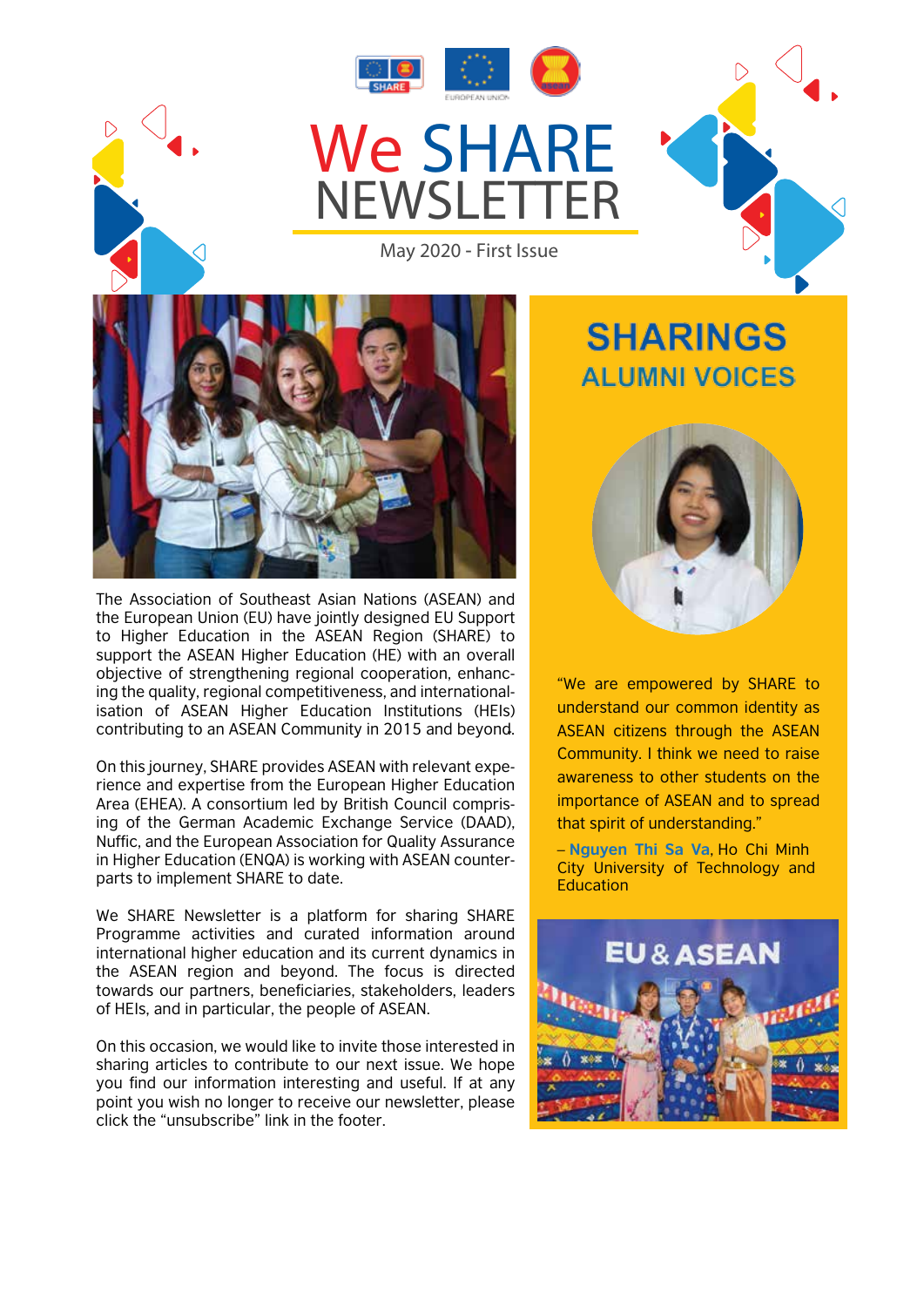

# **WELCOME MESSAGE**



#### **MESSAGE FROM EUROPEAN UNION MISSION TO ASEAN MESSAGE FROM THE ASEAN SECRETARIAT**



**H.E. Igor Driesmans**

European Union Ambassador to ASEAN

Over more than 40 years, the partnership between the European Union (EU) and ASEAN has delivered impressive results. The EU is proud to contribute to ASEAN's vision in building a people-centred ASEAN community in the higher education area through the Support to Higher Education in the ASEAN Region (SHARE) programme.

SHARE is one of the flagship programmes of EU-ASEAN cooperation, which supports the advancement of the ASEAN Community Vision 2025. Through harmonisation of the higher education space across ASEAN, SHARE supports connectivity between students and universities in the region. It creates lasting benefits to students and universities and in the long run, it strengthens the connectivity between people within ASEAN and between the EU and ASEAN regions.

So far, the SHARE programme has awarded over 500 scholarships to ASEAN students and university staff, and organised policy dialogues, workshops and forums attended by over 2000 participants.

I warmly welcome the inaugural issue of We SHARE Newsletter. It is my sincere hope that We SHARE Newsletter will disseminate higher education issues across the EU and ASEAN regions. I congratulate the SHARE team for their efforts in providing noteworthy topics in the field of higher education. I can envisage We SHARE Newsletter as a platform to cultivate a continual thrive in people-to-people connectivity between ASEAN and the EU.

Thank you for your interest in the SHARE programme and I hope you enjoy reading the We SHARE newsletter!



**H.E. Dato' Lim Jock Hoi**

Secretary-General of ASEAN

I congratulate the European Union Support to Higher Education in the ASEAN Region Programme (SHARE) on publishing the inaugural issue of the We SHARE Newsletter. This publication contains interesting features providing an overview of ASEAN's higher education sector.

Since the establishment of the ASEAN Community in 2015, ASEAN has been squarely focused on ensuring that this community is one which is people-oriented and people-centred. Doing so requires the active involvement of many different stakeholders, not the least of which is ASEAN's vibrant and dynamic higher education sector, which is home to some 7,000 higher education institutions with around 12 million students.

ASEAN's higher education sector plays a significant role in the full flowering of the ASEAN Community. Student mobility, credit transfer, qualifications frameworks, and quality assurance were identified as the four main priorities to harmonise the ASEAN higher education system. Regional higher education makes broad contributions to ASEAN's economic, political-security and socio-cultural dimensions. A stronger higher education sector is therefore vital to ASEAN's continued development. SHARE, one of our flagship cooperation programmes with the EU, has been helping ASEAN to enhance the quality of its higher education institutions through focused interventions to promote internationalisation and cooperation.

I look forward to the We SHARE newsletter's succeeding issues and I hope that its readers will gain a better understanding not only of ASEAN's efforts in developing its higher education sector but also of our continued march towards realising the benefits of the ASEAN Community.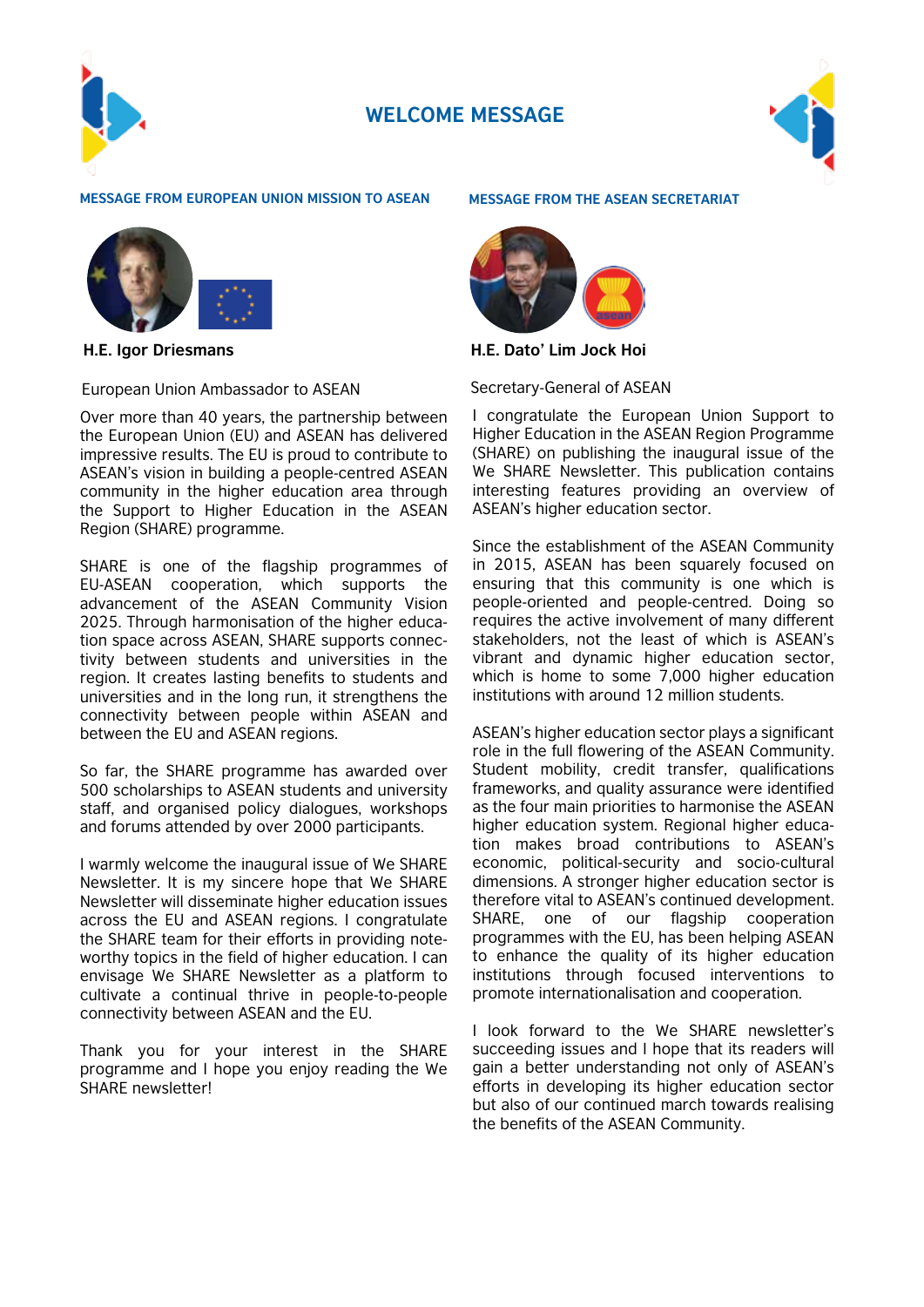# **MESSAGE FROM THE SHARE PROGRAMME**

We are delighted to present to you this inaugural issue of the We SHARE Newsletter! The We SHARE Newsletter showcases the outcomes of the SHARE Programme towards building an ASEAN higher education by reaching out to the ASEAN community at large to keep them informed on the activities and results of the SHARE programme.

Over the past five years, SHARE has made strides in building a regional higher education space in Southeast Asia. The outcomes of the SHARE Programme are envisaged by the end of SHARE Phase 1, as follows:

- Increased and enhanced mobility for university cation frameworks, quality assurance, an ASEAN-wide credit transfer system and scholarship scheme.
- Improved equality in opportunities for student nical assistance across ASEAN member coun-<br>tries, thereby improving connectivity across higher education in ASEAN.
- Strengthened ties between ASEAN universities and increasing opportunities for EU-ASEAN university partnerships.

Pertaining to the efforts of advancing SHARE outcomes, the consortium partners in SHARE are aware of the effects of the COVID-19 pandemic in these unprecedented times, both globally and locally within the ASEAN region. In response to COVID-19, the SHARE Programme continues to operate and to prioritise above all the health and wellbeing of our community. Therefore, all SHARE consortium members have taken the decision to institute a 'work from home' policy and other 'social distancing' measures as advocated by the World Health Organisation and ASEAN governments.

As of Monday 23rd March 2020, the SHARE Programme has made key decisions, i.e. to suspend all SHARE Programme travel until further notice; to put the communication of and subse quent intake for Batch 6 of the SHARE Scholarship

on hold until further notice; and to hold meetings with key stakeholders online where possible. The full announcement of SHARE's COVID-19 response can be accessed here.

We have great confidence that the SHARE programme will rise to the occasion throughout the region, not only from the perspective of programme continuity, but also in support of our partners, stakeholders and beneficiaries.

Crises can also be seen as chances to develop new ideas and to intensify cooperation using new channels and methods while building on what has already been achieved. Thus, the SHARE Programme has been and will remain viable through conducting research studies, organising workshops, engaging with partners and stakeholders via webinars, and publishing digital publications on social media channels. We have also just organised an online consultation workshop on Enhancing Intra-ASEAN University Student Mobility in collaboration with the Centre for Higher Education Research (CHER) at Sunway University, Malaysia and the ASEAN Secretariat. Further publications are planned in the coming months on Enhancing Intra-ASEAN University Student Mobility II, ASEAN-EU Credit Transfer System (AECTS) and Strategic Stakeholder Engagement and Communication.

Dear readers, regardless to the circumstances SHARE will further contribute to the goal of building the ASEAN higher education together with our partner institutions from the EU and ASEAN. Our first edition of the We SHARE Newsletter marks another step in this direction. It is our sincere hope that the We SHARE Newsletter will serve as a platform for framing and generating wide interest on various important issues around higher education in ASEAN.



**Paul Clementson** Programme Director for British Council and Senior Responsible Owner (SRO)



**Thomas Zettler** Programme Director for DAAD



**Peter van Tuijl** Programme Director for Nuffic



**Darren McDermott** SHARE Team Leader Designate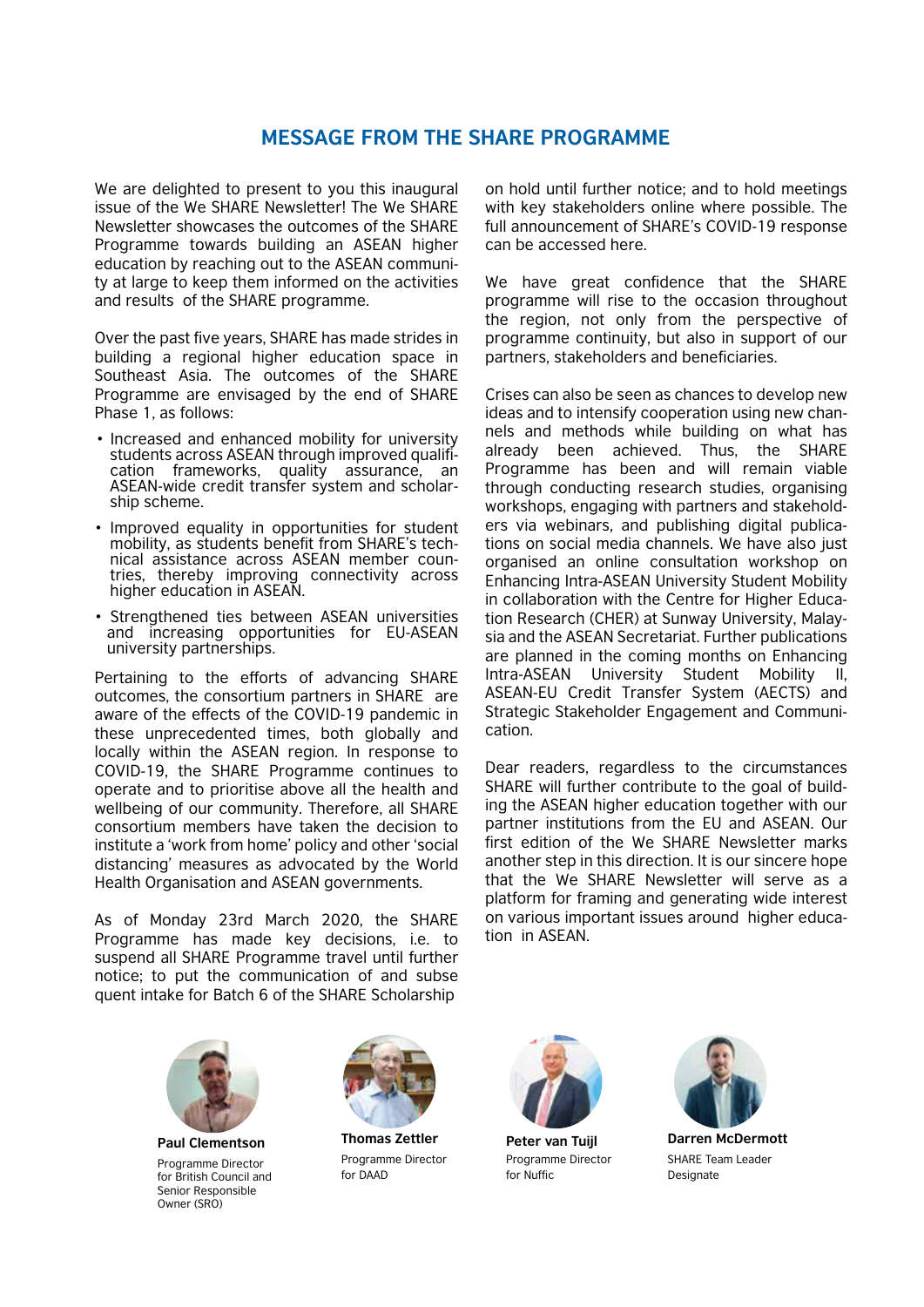

**SPOTLIGHT**



### **EUROPE DAY - 9 MAY 2020**

Lorem ipsum dolor sit amet, consectetuer adipisc

Et harum quidem rerum facilis est et expedita distinctio. Nam libero tempore, cum soluta nobis est eligendi optio cumque nihil impedit quo minus id quod maxime placeat facere possimus, omnis voluptas assumenda est, omnis dolor repellendus. Temporibus autem quibusdam et aut officiis debitis aut rerum necessitatibus saepe eveniet ut et voluptates repudiandae sint et molestiae non recusandae. Itaque earum rerum hic tenetur a sapiente delectus, ut aut reiciendis voluptatibus maiores alias consequatur aut perferendis doloribus asperiores repellat.

- culpa qui officia deserunt mollit anim id est Lorem ipsum dolor sit amet, consectetur adipiscing elit, sed do eiusmod tempor incididunt ut labore et dolore magna aliqua. Ut enim ad minim veniam, quis nostrud exercitation ullamco laboris nisi ut aliquip ex ea commodo consequat. Duis aute irure dolor in reprehenderit in voluptate velit esse cillum dolore eu fugiat nulla pariatur. Excepteur sint occaecat cupidatat non proident, sunt in laborum.

Sed ut perspiciatis unde omnis iste natus error sit voluptatem accusantium doloremque laudantium, totam rem aperiam, eaque ipsa quae ab illo inven

Et harum quidem rerum facilis est et expedita distinctio. Nam libero tempore, cum soluta nobis est eligendi optio cumque nihil impedit quo minus id quod maxime placeat facere possimus, omnis voluptas assumenda est, omnis dolor repellendus. Temporibus autem quibusdam et aut officiis debitis aut rerum necessitatibus saepe eveniet ut et voluptates repudiandae sint et molestiae non recusandae. Itaque earum rerum hic tenetur a sapiente delectus, ut aut reiciendis voluptatibus maiores alias consequatur aut perferendis doloribus asperiores repellat.

Lorem ipsum dolor sit amet, consectetur adipiscing elit, sed do eiusmod tempor incididunt ut labore et dolore magna aliqua. Ut enim ad minim veniam, quis nostrud exercitation ullamco laboris nisi ut aliquip ex ea commodo consequat. Duis aute irure dolor in reprehenderit in voluptate velit esse cillum dolore eu fugiat nulla pariatur. Excepteur sint occaecat cupidatat non proident, sunt in culpa qui officia deserunt mollit anim id est laborum.

Sed ut perspiciatis unde omnis iste natus error sit voluptatem accusantium doloremque laudantium, totam rem aperiam, eaque ipsa quae ab illo inven

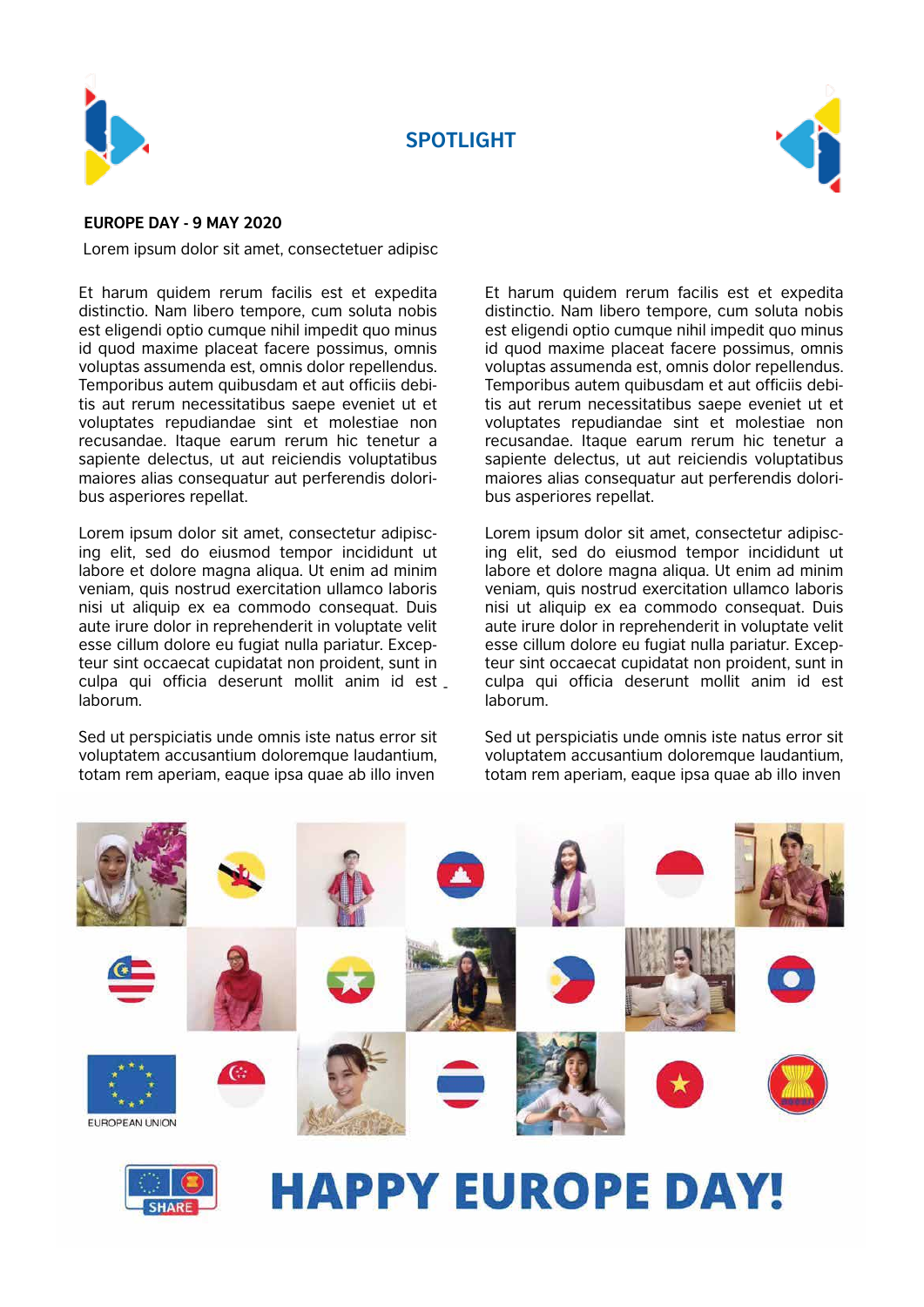## EU SUPPORTS ASEAN IN FIGHT AGAINST CORONAVIRUS

**Examples of EU support:** 

# **MYANMAR**

Supporting taid off female garment workers with ES million to ensure livelihoods and help prepare for recovery. In conflict affected areas, the EU is also providing 25,000 masks, 9,000 gloves and 1,500 bottles of hand sanitiser through the MYPOL programme

Â

關

# LAOS

麡

燒

Working with UNICEF to support the procurement of medical equipment and supplies which will strengthen the healthcare system and mitigate the effects of a major outbreak.



Supporting measures to address the sario economic impact of the crisis and the early Implementation of the **EU-Vietnam Free Trade** Agreement.

#### THE PHILIPPINES

Mobilising distribution of masks, hygiene kits, temporary washing facilities, and food and cash to vulnerable communities, In addition, the EU is identifying further urgent health and socioeconomic needs.



#### **THAILAND**

Distributing 1,000 posters in Thai and Yawi languages to 400 vulnerable, rural communities on novemtative measures to combat the spread of the virus.



OVER 350

**MILLION** 

**GRANTS** 

### **CAMBODIA**

**Enhancing social protection** support to the most vulnerable groups, including the unemployed, as well as boosting investment. programmes in rural and urban areas to create jobs and Irvelihood opportunities.



#### **MALAYSIA**

Providing emergency assistance to vulnerable communities. specifically food, water and medical. supplies through the 'Empowerment' of Malaysian Women and Grassroot CSOs as Agents of Development and Change' project. In addition, the COVID Care Academy is supporting marginalised communities.

#### **INDONESIA**

Allocating E6 million for European and Indonesian NGOs working on public health and hygiene measures, psychosocial counselling for vulnerable. groups, distribution of health kits to vulnerable communities, and assistance to community health workers.

# **ASEAN REGION**

The first virtual EU-ASEAN Foreign Ministers Meeting on 20 March 2020 discussed cooperation on mitigating the social and economic impact of COVID-19 in both regions, keeping supply chains open and advancing scientific research

The Safe & Fair programme (£25 million) under the EU-UN Spotlight Initiative is providing specific support for female migrant workers and scaling up activities that helps protect them from gender-based violence.

The BIOSEC project (E3.5 million) under the CBRN Risk Mitigation Centre of Excellence Initiative is working to improve biosecurity management systems, including for pandemics

18 new EU Horizon 2020 coronayirus-focussed research and innovation projects funded with a total of £48.5 million are open for cooperation with ASEAN scientific proanisations.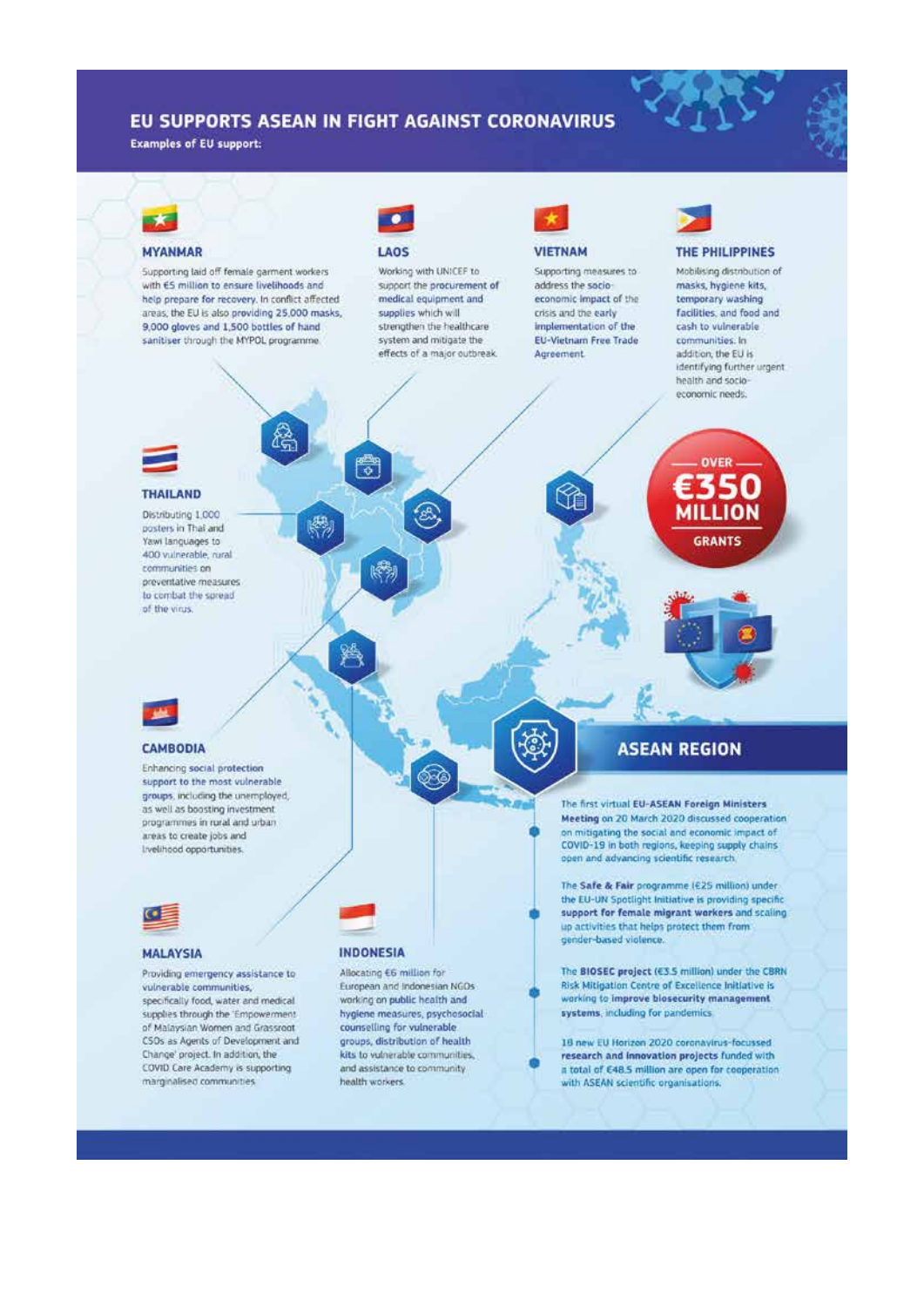

**INTERNATIONAL HIGHER EDUCATION NEWS ROUND-UP**



# **Learning in the Time of COVID-19**

# **ASEAN REGION**

- On 19 March, ASEAN and EU held the 27th Joint Cooperation Committee Meeting. Aside from welcoming cooperation in response to COVID-19 and a strengthened partnership in the economic and security sectors, both sides "welcomed the success of people-to-people connectivity between the regions" by which the SHARE Programme was mentioned.
- With Vietnam's upcoming chairmanship of ASEAN, the author of this article focuses on the perspectives of the youth in making the region more cohesive and responsive, including through the possibility of a sustainable ASEAN-sponsored scholarship as a means of deepening people-to-people connectivity. "Only a bold and progressive ASEAN that invests in its youth can propel the region towards achieving its ambitious goals."

# **ASEAN MEMBER STATES**



The Ministry of Education (MoE) is cancelling this year's secondary-level exams, while universities are extending their online learning period. Students can profit from televised programmes in different subjects or the online platforms provided by schools and HEIs, albeit variably based on the institutions' capacity. Educators have also benefited from webinars that introduce them to software and are guaranteed more flexible working arrangements.



Schools and HEIs are temporarily closed and exams are going to be postponed. Students are learning remotely (so far garnering a mixed reception) through various online learning platforms provided by HEIs, the Ministry of Education, Youth, and Sport's (MoEYS) (YouTube channel) or private educational platforms (KOOMPI Academy, e-Learning Cambodia, Sangapac, and Khmerload, among others). To support the continuity of learning, the education sector is given tax incentives, and an MoU between MoEYS and the Ministry of Information was signed to ensure broadcast of distance learning programmes.



Indonesia

Studying occurs through the plethora of online learning apps developed by the Ministry of Education and Culture (MoEC) and by start-ups. To ensure accessibility, cooperation with telecoms operators was launched; a platform for teachers to exchange best practices was established; and learning platforms are opened to HEIs which have not incorporated online learning in their programmes. There have been challenges in transitioning online, which led the Directorate-General for Higher Education (Dikti) to appeal HEIs to ease up on study regulations, to provide phone credit to students, and not to issue the request of study permits for new foreign students who will start studying in August/September 2020.



All schools and HEIs have been closed until further notice and students have started distance learning. To support this, the Ministry of Education and Sports' (MoES) has been producing online educational TV programmes on key subjects which are broadcasted through all sorts of mass communication media. Meanwhile, the Private Education Association is developing a curriculum for private universities and proposing access to financial resources from MoES.



Under the new government, a Ministry of Higher Education (MoHE) has been established separately from the MoE. The latter has rescheduled centralised and other major exams; adjusted the second semester start dates (including for HEIs); and is embracing continuous assessment methods this semester. Students can benefit from televised learning, MoE's Digital Learning platform and EduWebTV. The challenging transition makes more apparent disparities between city and rural areas. with internet access being the biggest hurdle. Initiatives to encourage students to be technologically apt continue (see here and here), with HEIs and researchers contributing to the fight against COVID-19.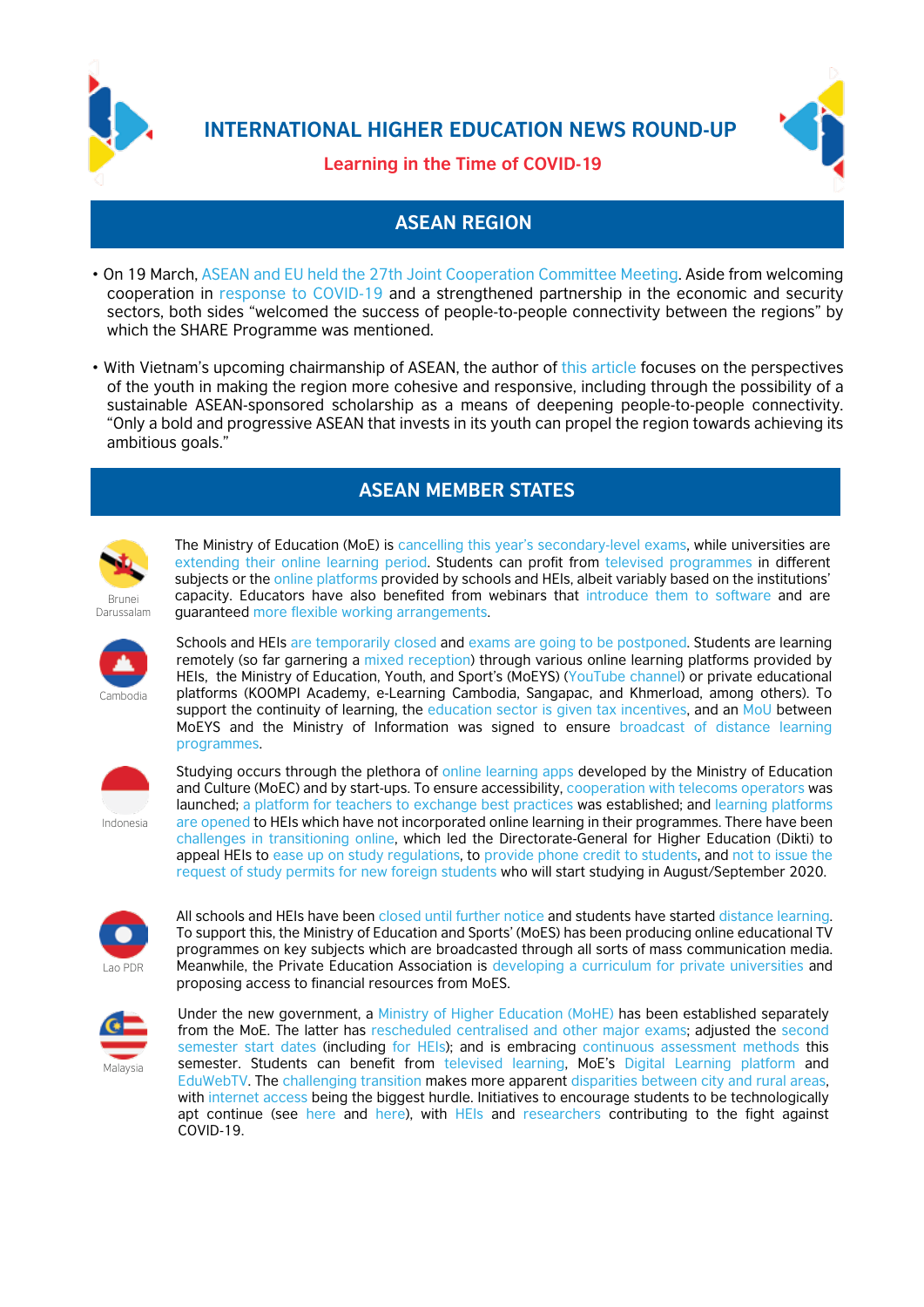

On its fourth year under the civilian government, MoE has been discussing future steps amidst the spread of COVID-19, including the instruction to implement eLearning. Universities are suspending exams. All HEIs and schools are closed, and so were two MoE offices in Nay Pyi Taw after suspected COVID-19 cases were reported. Cooperation with the EU to support education reform continues and the World Bank is lending the MoE US\$100 million for the Inclusive Access and Quality Education Project targeted towards conflict and rural areas.



The Department of Education (DepEd) is developing contingency plans to ensure continuity of learning. In addition to private learning platforms used during school closures, DepEd Commons was additionally made accessible to private school and out-of-school youth and adults. The challenges in shifting teaching online have been exacerbated by limited internet access. Meanwhile, the closure of HEIs left some university students stranded. This has not curbed the Filipino youth's initiatives, like testing pilots disinfecting drones, crowdsourcing an online map app on risk areas and transport routes, or producing protective gear.



Singapore

All students have shifted to full home-based learning (HBL) until 4 May through HEIs' respective learning platforms or the Student Learning Space (SLS). Despite high internet penetration rates, the conduct of online teaching has not occurred without its flaws, considering the digital skills divide among parents and insufficient learning devices. HEIs are adopting alternative assessments like grading on a pass/fail basis, and suspending overseas placements until the end of July. Scientists from National University of Singapore and Singapore Management University are developing a crowd-mapping technology to help indicate crowds across Singapore to stem transmission of COVID-19.



Since the Thai Cabinet approved the closure of schools until 1 July, HEIs have moved to online platforms until at least the end of May. MoE released the educational strategy for 2020-2022 among which aims to engage vocational institutions and intensify the management of online teaching; devised plans to ensure investment in technology in the education sector, and is expected to deliver a management plan adapted to the crisis by June 2020. Thai HEIs are playing a strong civic role amidst the pandemic by developing alternative COVID-19 detection methods, developing robots to aid medical staff, producing protective gear, providing trainings (also for those who lost their jobs), and becoming distribution centres for farmers.



The Ministry of Education and Training (MoET) is offering televised lessons, has streamlined the curriculum, and released guidelines around adjusting teaching content and on virtual teaching. Struggling with financial challenges, HEIs are given flexibility to establish their own enrolment times and to determine graduation arrangements. Despite emerging challenges, MoET sees COVID-19 as an impetus to boost competitiveness through digital skills, for instance through the proposed national digital transformation plan and intensifying vocational institutes' link to industries and state management agencies. The Prime Minister has announced an implementation plan for developing a National Educational Level Framework in Vietnam for tertiary-level education in 2020-2025.

# **GLOBAL**

- According to the director of the Centre for Global Higher Education, the pandemic may impact the demand of mobility programmes in the next five years, especially in English-speaking destination countries. An updated StudyPortals survey reported that the amount of prospective international students considering changing their study abroad plans have increased from 31% to 40%. That said, the pandemic is setting an impetus to rethink the future of internationalisation of higher education.
- A colourful policy snapshot of how countries are dealing with COVID-19 challenges in education shows the way governments are launching awareness campaigns on distance education (e.g. see story here on governments doing so in the Middle East), and introducing or scaling up distance education modalities through varying mixes of technology (TV, radio, online apps) to support communication with students and parents, deliver live lessons, or record MOOC-styled lessons.
- The European Association of International Education (EAIE) compiled a report on the impact of COVID-19 on international education and how HEIs respond to challenges based on 800 survey responses from practitioners across European Higher Education Area (EHEA).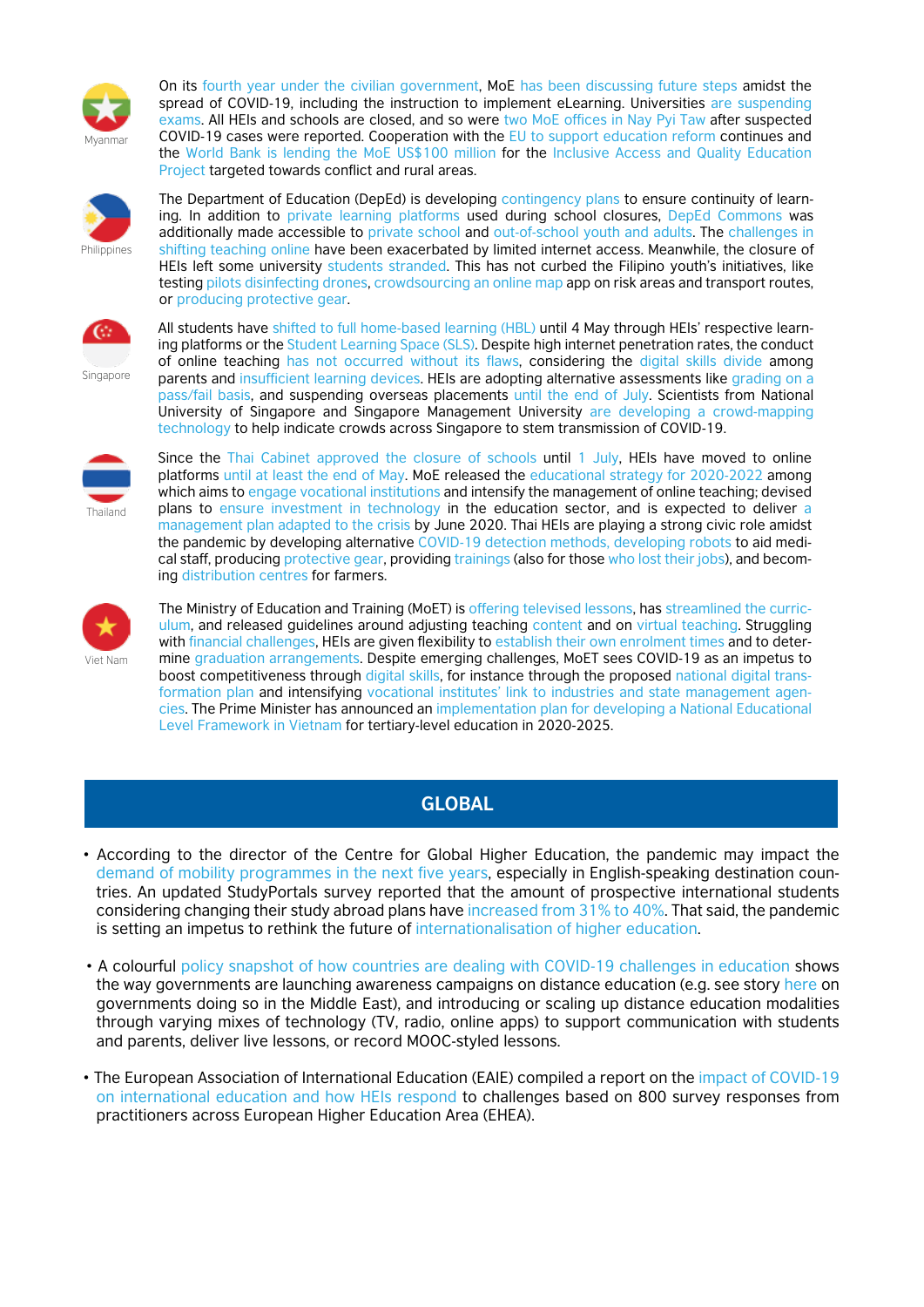

# **HIGHLIGHT ACTIVITIES**



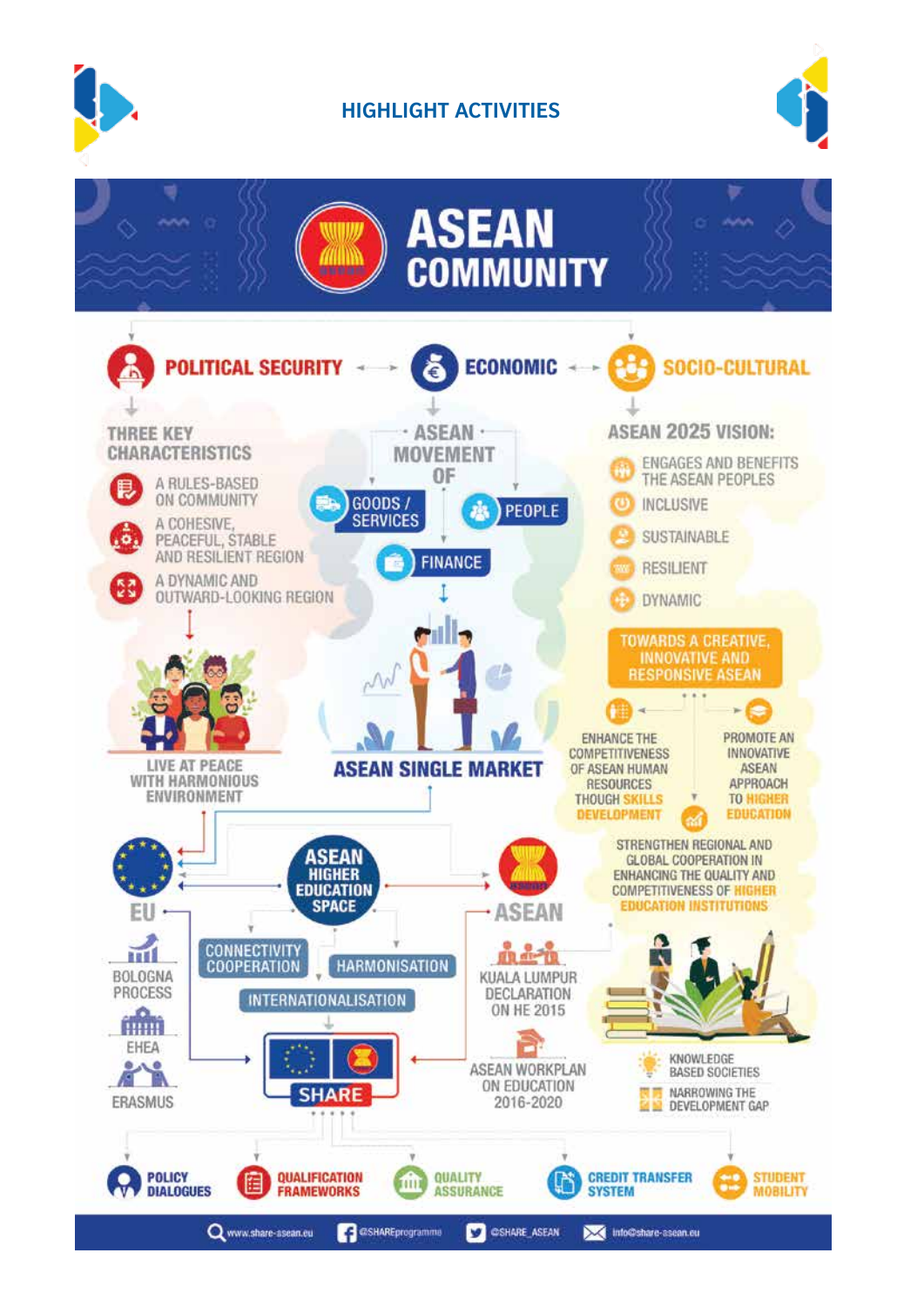

**EU and ASEAN highlight cooperation and scholarship opportunities on ASEAN Day**



**SHARE champions quality assurance leaders from ASEAN HEIs**



**Building regional recognition to create more synergies**



**Higher Education Consultation Dialogue on the ASEAN Vision 2025**



**FOCUS**



# **Title Lorem**

Name of Author

First publication or initial information

Lorem ipsum dolor sit amet, consectetur adipiscing elit, sed do eiusmod tempor incididunt ut labore et dolore magna aliqua. Ut enim ad minim veniam, quis nostrud exercitation ullamco laboris nisi ut aliquip ex ea commodo consequat. Duis aute irure dolor in reprehenderit in voluptate velit esse cillum dolore eu fugiat nulla pariatur. Excepteur sint occaecat cupidatat non proident, sunt in culpa qui officia deserunt mollit anim id est laborum.

Sed ut perspiciatis unde omnis iste natus error sit voluptatem accusantium doloremque laudantium, totam rem aperiam, eaque ipsa quae ab illo inventore veritatis et quasi architecto beatae vitae dicta sunt xplicabo. Nemo enim ipsam volup tatem

sequi nesciunt. Neque porro quisquam est, qui dolorem ipsum quia dolor sit amet, consectetur, adipisci velit, sed quia non numquam eius modi tempora incidunt ut labore et dolore magnam aliquam quaerat voluptatem. Ut enim ad minima veniam, quis nostrum exercitationem ullam corporis suscipit laboriosam, nisi ut aliquid ex ea commodi consequatur? Quis autem vel eum iure reprehenderit qui in ea voluptate velit esse quam nihil molestiae consequatur, vel illum qui dolorem eum fugiat quo voluptas nulla pariatur?

At vero eos et accusamus et iusto odio dignissimos ducimus qui blanditiis praesentium voluptatum deleniti atque corrupti quos dolores et quas molestias excepturi sint occaecati cupiditate non provident, similique sunt in culpa qui officia deserunt mollitia animi, id est laborum et dolorum fuga.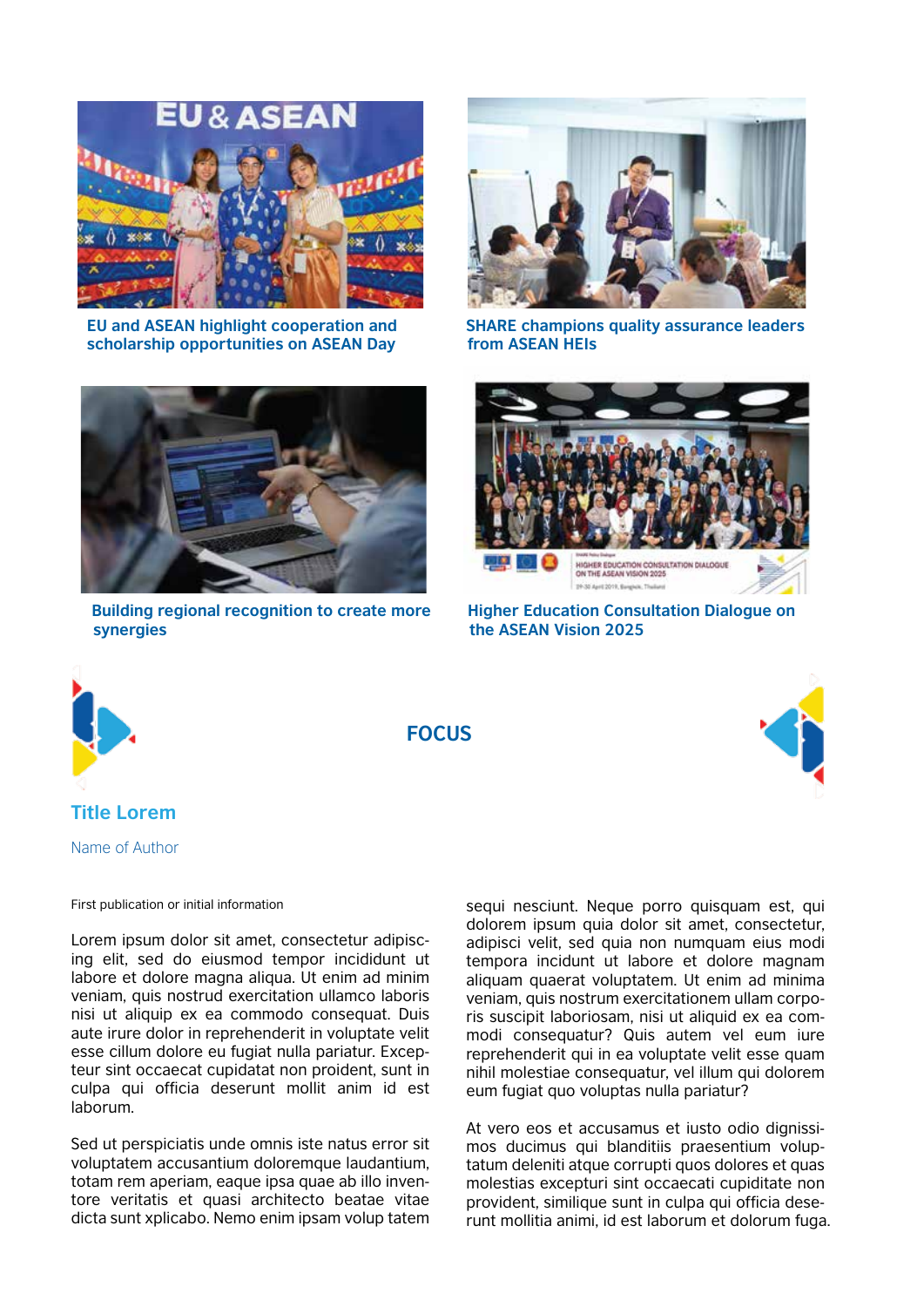

Et harum quidem rerum facilis est et expedita distinctio. Nam libero tempore, cum soluta nobis est eligendi optio cumque nihil impedit quo minus id quod maxime placeat facere possimus, omnis voluptas assumenda est, omnis dolor repellendus. Temporibus autem quibusdam et aut officiis debitis aut rerum necessitatibus saepe eveniet ut et voluptates repudiandae sint et molestiae non recusandae. Itaque earum rerum hic tenetur a sapiente delectus, ut aut reiciendis voluptatibus maiores alias consequatur aut perferendis doloribus asperiores repellat.

Lorem ipsum dolor sit amet, consectetur adipiscing elit, sed do eiusmod tempor incididunt ut labore et dolore magna aliqua. Ut enim ad minim veniam, quis nostrud exercitation ullamco laboris nisi ut aliquip ex ea commodo consequat. Duis aute irure dolor in reprehenderit in voluptate velit esse cillum dolore eu fugiat nulla pariatur. Excepteur sint occaecat cupidatat non proident, sunt in culpa qui officia deserunt mollit anim id est laborum.

Sed ut perspiciatis unde omnis iste natus error sit voluptatem accusantium doloremque laudantium, totam rem aperiam, eaque ipsa quae ab illo inventore veritatis et quasi architecto beatae vitae dicta sunt xplicabo. Nemo enim ipsam volup tatem sequi nesciunt. Neque porro quisquam est, qui dolorem ipsum quia dolor sit amet, consectetur, adipisci velit, sed quia non numquam eius modi tempora incidunt ut labore et dolore magnam aliquam quaerat voluptatem. Ut enim ad minima veniam, quis nostrum exercitationem ullam corporis suscipit laboriosam, nisi ut aliquid ex ea commodi consequatur? Quis autem vel eum iure reprehenderit qui in ea voluptate velit esse quam nihil molestiae consequatur, vel illum qui dolorem eum fugiat quo voluptas nulla pariatur?

At vero eos et accusamus et iusto odio dignissimos ducimus qui blanditiis praesentium voluptatum deleniti atque corrupti quos dolores et quas molestias excepturi sint occaecati cupiditate non provident, similique sunt in culpa qui officia deserunt mollitia animi, id est laborum et dolorum fuga.



Et harum quidem rerum facilis est et expedita distinctio. Nam libero tempore, cum soluta nobis est eligendi optio cumque nihil impedit quo minus id quod maxime placeat facere possimus, omnis voluptas assumenda est, omnis dolor repellendus. Temporibus autem quibusdam et aut officiis debitis aut rerum necessitatibus saepe eveniet ut et voluptates repudiandae sint et molestiae non recusandae. Itaque earum rerum hic tenetur a sapiente delectus, ut aut reiciendis voluptatibus maiores alias consequatur aut perferendis doloribus asperiores repellat.

Lorem ipsum dolor sit amet, consectetur adipiscing elit, sed do eiusmod tempor incididunt ut labore et dolore magna aliqua. Ut enim ad minim veniam, quis nostrud exercitation ullamco laboris nisi ut aliquip ex ea commodo consequat. Duis aute irure dolor in reprehenderit in voluptate velit esse cillum dolore eu fugiat nulla pariatur. Excepteur sint occaecat cupidatat non proident, sunt in culpa qui officia deserunt mollit anim id est laborum.

Sed ut perspiciatis unde omnis iste natus error sit voluptatem accusantium doloremque laudantium, totam rem aperiam, eaque ipsa quae ab illo inventore veritatis et quasi architecto beatae vitae dicta sunt xplicabo. Nemo enim ipsam volup tatem sequi nesciunt. Neque porro quisquam est, qui dolorem ipsum quia dolor sit amet, consectetur, adipisci velit, sed quia non numquam eius modi tempora incidunt ut labore et dolore magnam aliquam quaerat voluptatem. Ut enim ad minima veniam, quis nostrum exercitationem ullam corporis suscipit laboriosam, nisi ut aliquid ex ea commodi consequatur? Quis autem vel eum iure reprehenderit qui in ea voluptate velit esse quam nihil molestiae consequatur, vel illum qui dolorem eum fugiat quo voluptas nulla pariatur?

At vero eos et accusamus et iusto odio dignissimos ducimus qui blanditiis praesentium voluptatum deleniti atque corrupti quos dolores et quas molestias excepturi sint occaecati cupiditate non provident, similique sunt in culpa qui officia deserunt mollitia animi, id est laborum et dolorum fuga.